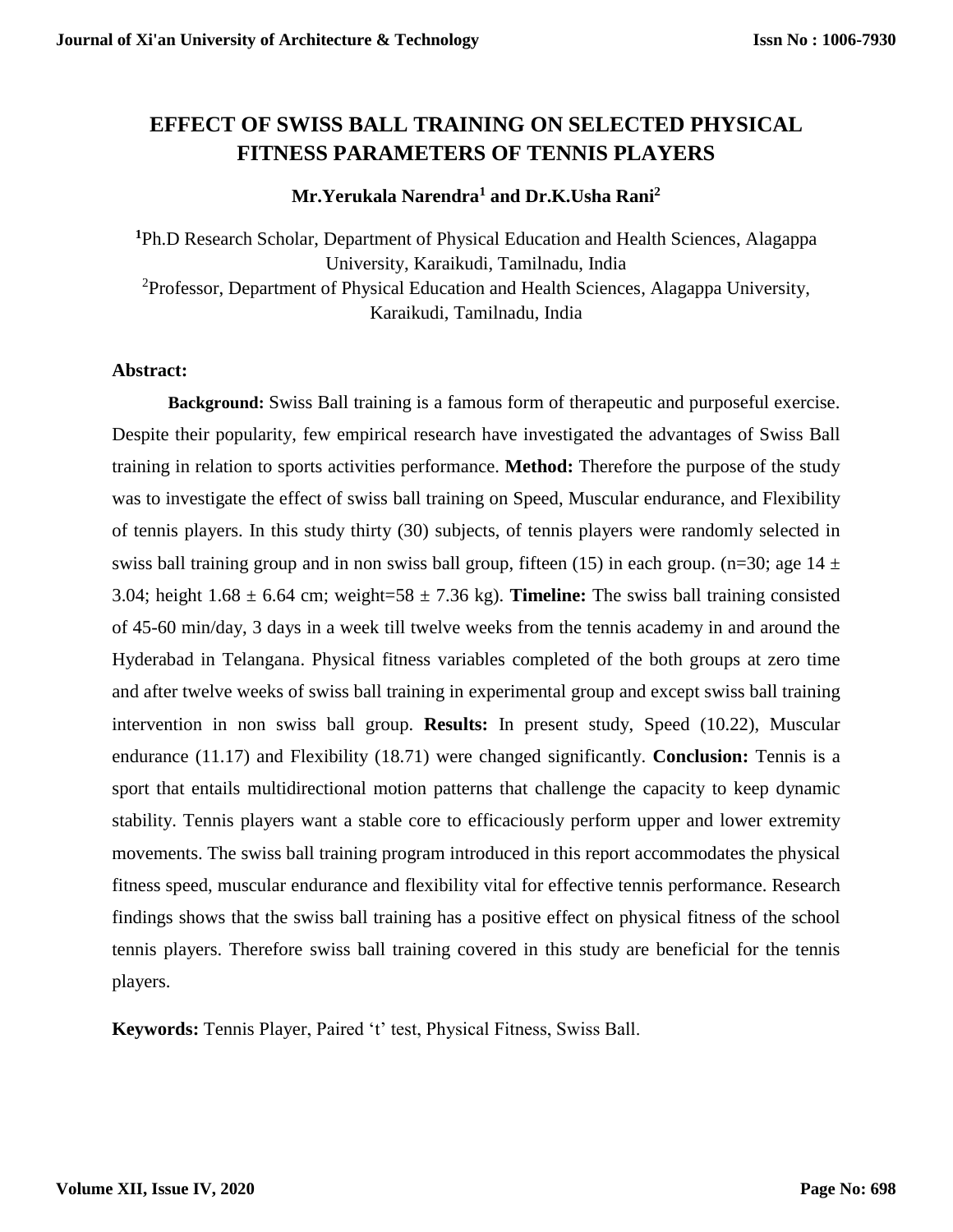### **Introduction:**

Interest in core steadiness coaching and the use of Swiss balls has improved dramatically in current times. Historically, the Greek logician Galen wrote that workout with a ball "is capable to provide the most extreme exercising and the gentlest relaxation (Sweet., 1987). Since the late 1980s, education programs outlining the advantages of Swiss ball training have seemed in both the therapeutic and athletic conditioning sectors (Fuller., 2002). Proponents of Swiss ball training argue that such training enhances neuromuscular pathways, leading to greater strength, proprioception, and balance (Check., 1999). Hence, Swiss balls are commonly used in both athletic therapy and conditioning settings (Bartonietz., 1998). Suggest adaptations from Swiss ball training are likely to result in better coordination of synergistic and stabilizer muscles. However, while anecdotal evidence from training journals and the popular press suggests Swiss ball training is effective, there is little empirical data available to support the efficacy of Swiss ball training (Rutherford and Jones 1986).

The modern game of tennis has evolved from a primary technical sport with sportspecific technical skills being the predominant factors (e.g., racket and ball handling skills and stroke skills, such as service skill), to a more dynamic and explosive sport characterized by higher stroke and serve velocities and requiring notably higher physical demands (Sanz-Rivas et al., 2009). Therefore, it is widely accepted that players require higher levels of physical fitness to execute advanced shots and compete effectively against progressively more elite opponents (Mendez et al., 2009). In this regard, it has been suggested that tennis players require a mix of speed, agility, coordination, and power, combined with medium-to-high aerobic and anaerobic capacity. Thus, successful performance cannot be defined by one predominant physical attribute; rather, tennis demands a complex interaction of several physical components and metabolic pathways (Kovas., 2007). In tennis, only a few studies have addressed physical testing for highlevel young players (Girard., 2009). with the aim of identifying the most influential factors on tennis performance (i.e., ranking), and research has been conducted with athletes of various backgrounds (e.g., age, gender, performance level) using different testing protocols (Birrer 1986)

Thus, the aim of the present study was to scientific investigation into the effect of Swiss ball training on physical fitness performance of tennis player.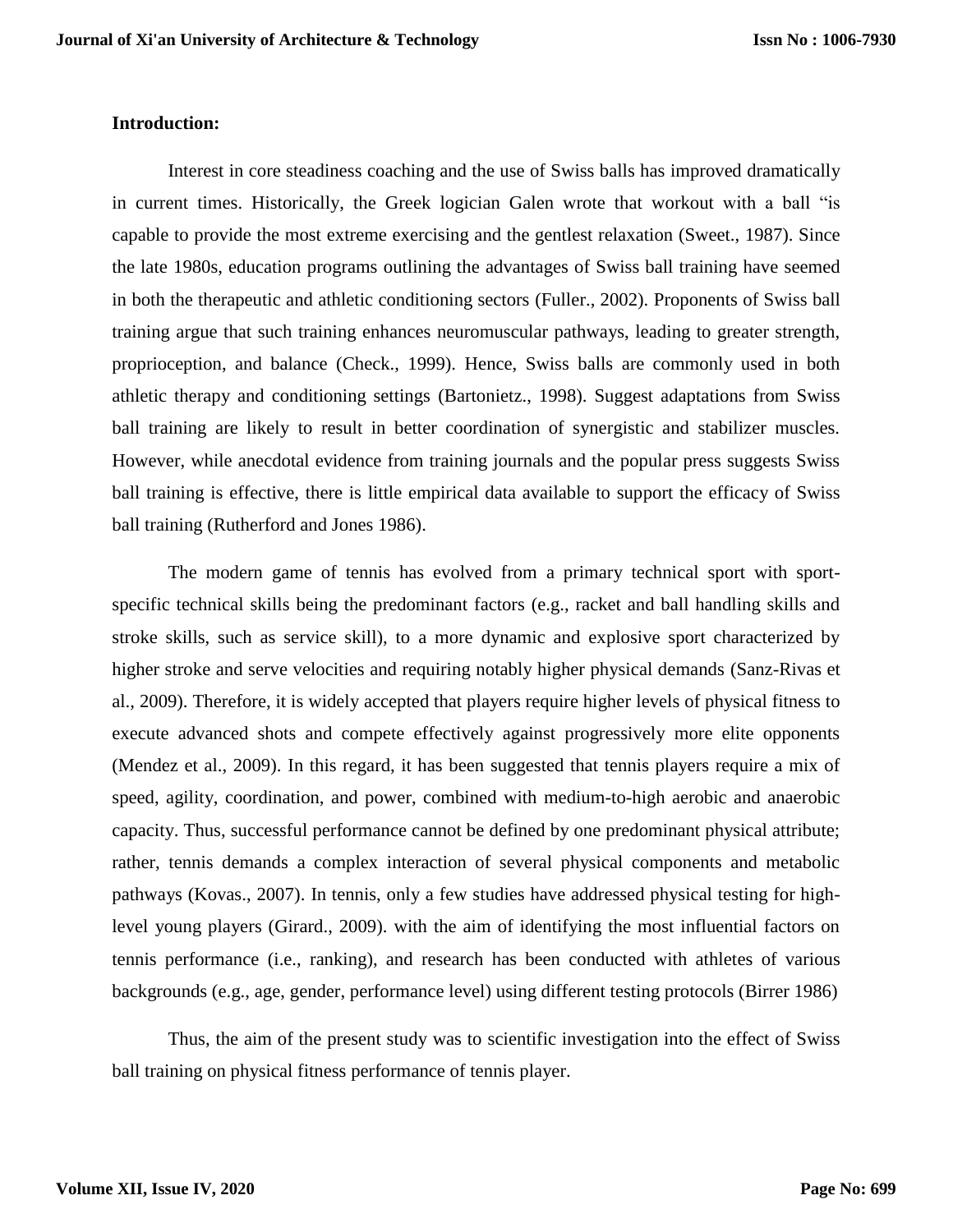#### **Methodology:**

A sample of male junior tennis players (n=30; age  $14 \pm 3.04$ ; height  $1.68 \pm 6.64$  cm; weight=58  $\pm$  7.36 kg) was evaluated. For the purpose of the present study, the players age ranged on 14-16 years categories tennis players. Randomized controlled pre and posttest design was used for the study. Subjects divided two groups as swiss ball training group (n=15), and control group (n=15). Subjects separated two groups randomly method. From 2019 to 2020, a sample of the 30 best male tennis players in Hyderabad (from the schools of Telangana) was evaluated using a physical fitness variables speed was measured by 50 meters run test (Allanstall, 1980) unit of measurement in seconds, muscular endurance was measured by sit-ups test (Allanstall, 1980) unit of measurement in points and flexibility was measured by sit and reach test (w.Earle, 2008) unit of measurement in centimeters. The swiss ball training consisted of 45-60 min/day, 3 days in a week till twelve weeks from the tennis academy in and around the Hyderabad in Telangana. Physical fitness variables completed of the both groups at zero time and after twelve weeks of swiss ball training in experimental group and except swiss ball training intervention in non swiss ball group.

#### **Training protocol:**

Swiss ball training exercise intervention consisted of 45-60 min exercise namely; Pelvic Rock, Side Stretch, Groin Stretch, Abdominal Stretch, Upper Body Russian Twist, Lower Body Russian Twist, Squat Push Press, Standing Torso Twist, Bend & Reach, 2-Legged Bridge, Supine Hip Extension- Knee Flexion, Prone Hip Extension, Seated Posture Trainer, Supine Hip Extension- back on ball, Oblique Crunch, Back extension, Forward ball roll, Supine lateral roll back, Upper abdominal crunch, Warm up exercises: Hamstring stretch, Quadriceps stretch, Chest stretch, Shoulder stretch.

#### **Statistical analysis:**

The data were analysed using statistical package for social sciences (SPSS) for windows version 16.1. Paired t-test was carried out between swiss ball training and control groups. To find out significance difference between the means of pre and post test of the groups and are presented in table I & II.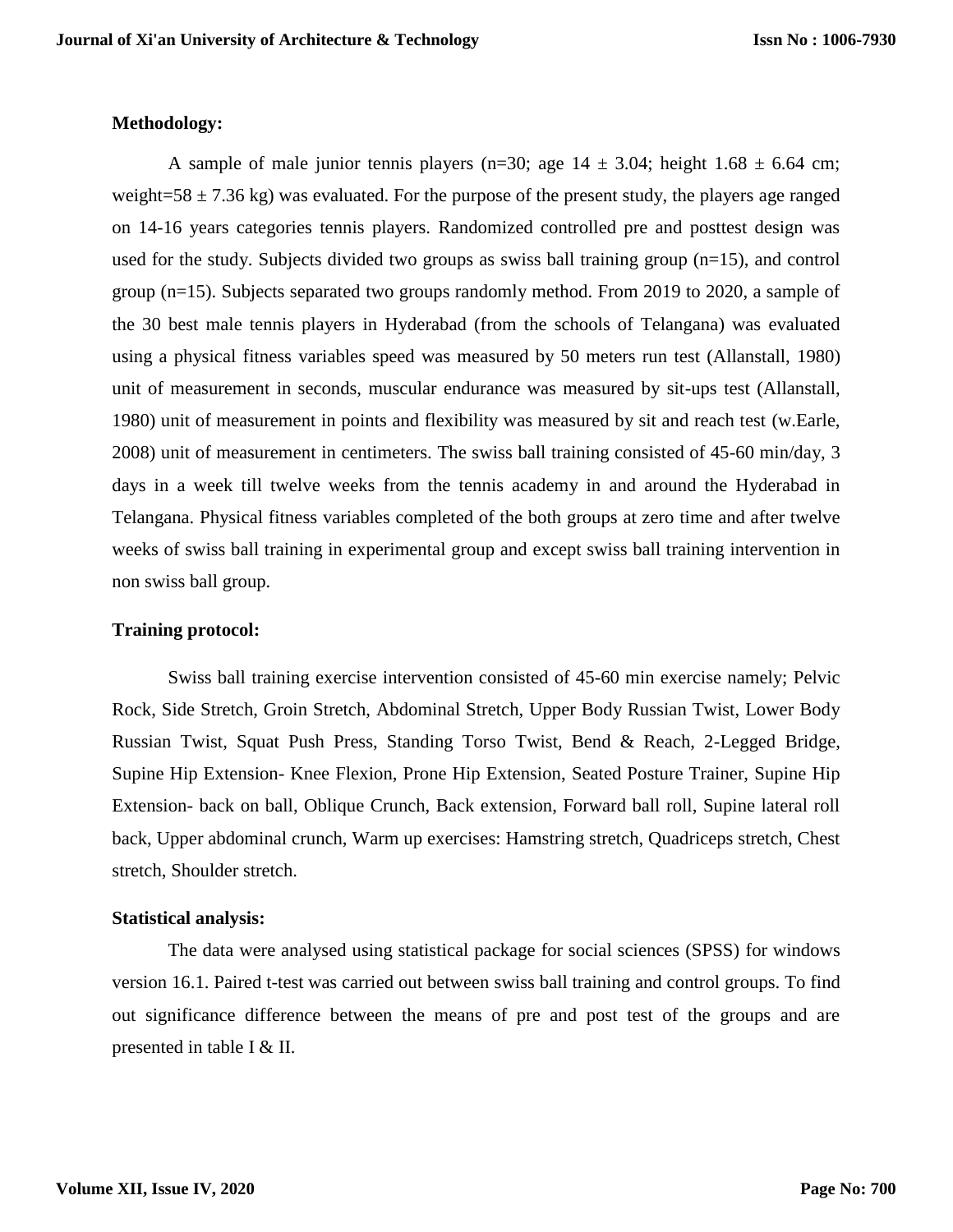| <b>TABLE SHOWING COMPARISON OF DIFFERENCE IN PRE TREATMENT AND</b> |              |             | POST TREATMENT SCORES AMONG SWISS BALL TRAINING. |                                 |           |              |                       |
|--------------------------------------------------------------------|--------------|-------------|--------------------------------------------------|---------------------------------|-----------|--------------|-----------------------|
| <b>Variable</b>                                                    | <b>Test</b>  | <b>Mean</b> | <b>Mean</b><br><b>Difference</b>                 | Std.<br>Error of<br>the<br>mean | <b>DF</b> | $\mathbf{t}$ | <b>Table</b><br>value |
| <b>Physical Fitness Variables</b>                                  |              |             |                                                  |                                 |           |              |                       |
|                                                                    | Pre test     | 7.05        |                                                  |                                 |           |              |                       |
| Speed                                                              | Post<br>test | 6.09        | 0.96                                             | 0.96                            | 14        | $10.22*$     |                       |
| Muscular                                                           | Pre test     | 31.20       |                                                  |                                 |           |              | 2.145                 |
| Endurance                                                          | Post<br>test | 41.86       | 10.66                                            | 0.77                            | 14        | $11.17*$     |                       |
|                                                                    | Pre test     | 20.33       |                                                  |                                 |           |              |                       |
| Flexibility                                                        | Post<br>test | 29.80       | 9.47                                             | 0.81                            | 14        | 18.71*       |                       |

## **Table-I**

# **TABLE SHOWING COMPARISON OF DIFFERENCE IN PRE TREATMENT AND**

\* *Significant at 0.05 level for the degrees of freedom 1 and 14, 2.145*

Table I suggests the obtained 't' values of the swiss ball training group on criterion measure of 10.22 (speed), 11.17 (muscular endurance), 18.71 (flexibility). The obtained 't' values to be significant at 0.05 level for degree of freedom 1, 14 the required critical value was once 2.145. Hence the obtained 't' values on the selected criterion variables greater than the required critical value, it was concluded that the swiss ball training programme produced enormous improvement mean difference.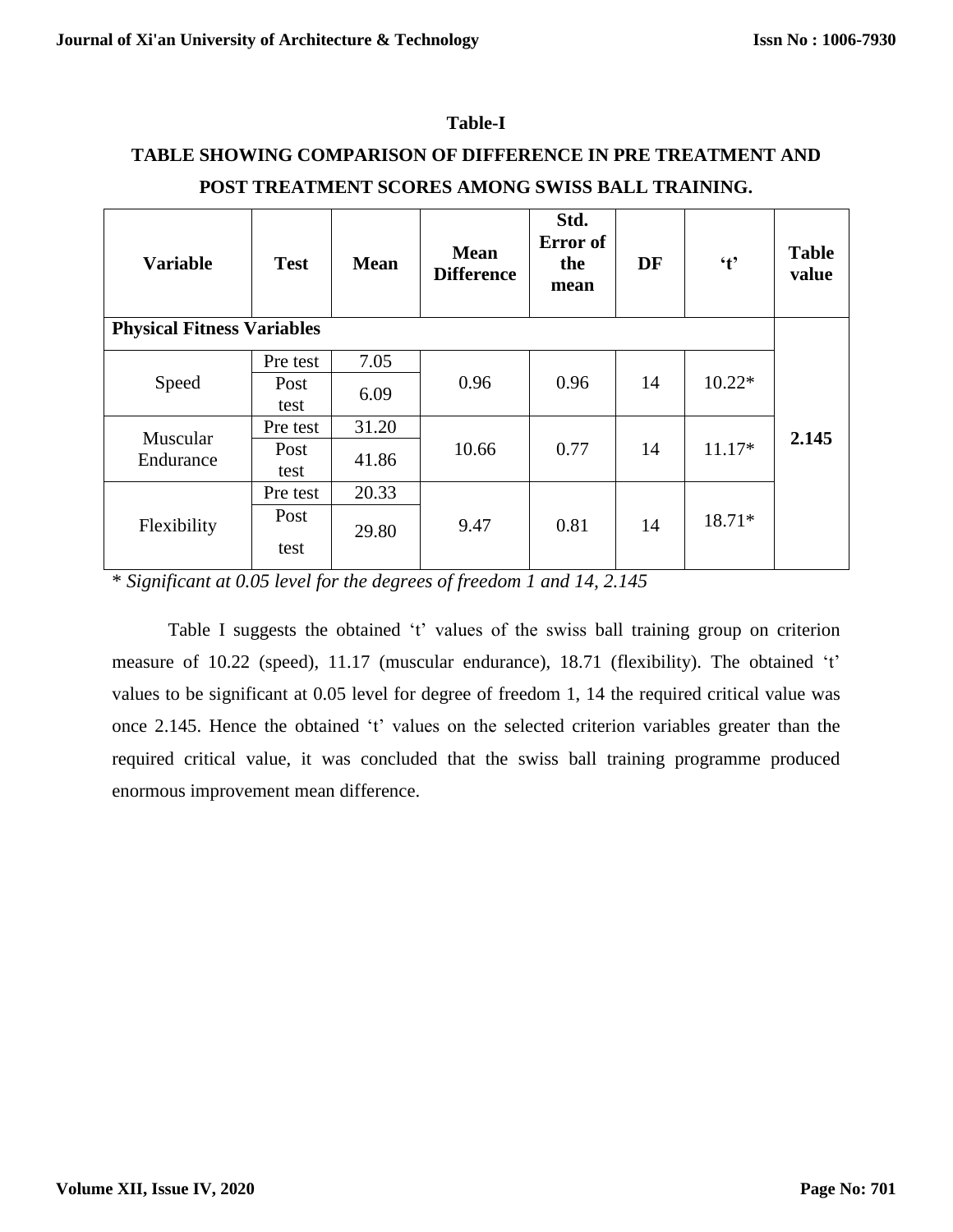# **Figure 1:**

**Bar diagram showing the pre, post means values of swiss ball training group (SBTG) on Speed, Muscular endurance and Flexibility.**



# **Table-II**

# **TABLE SHOWING COMPARISON OF DIFFERENCE IN PRE TREATMENT AND POST TREATMENT SCORES AMONG CONTROL GROUP.**

| <b>Variable</b>                   | <b>Test</b> | <b>Mean</b> | <b>Mean</b><br><b>Difference</b> | Std.<br>Error of<br>the<br>mean | DF | $\mathbf{t}$ | <b>Table</b><br>value |  |
|-----------------------------------|-------------|-------------|----------------------------------|---------------------------------|----|--------------|-----------------------|--|
| <b>Physical Fitness Variables</b> |             |             |                                  |                                 |    |              |                       |  |
| Speed                             | Pre test    | 7.12        | 0.03                             | 0.096                           | 14 | 2.02         |                       |  |
|                                   | Post        | 7.15        |                                  |                                 |    |              |                       |  |
|                                   | test        |             |                                  |                                 |    |              |                       |  |
| Muscular<br>endurance             | Pre test    | 29.66       | 0.00                             | 1.06                            | 14 | 1.87         | 2.145                 |  |
|                                   | Post        | 29.66       |                                  |                                 |    |              |                       |  |
|                                   | test        |             |                                  |                                 |    |              |                       |  |
| Flexibility                       | Pre test    | 19.06       | 0.14                             | 0.52                            | 14 | 0.45         |                       |  |
|                                   | Post        |             |                                  |                                 |    |              |                       |  |
|                                   | test        | 19.20       |                                  |                                 |    |              |                       |  |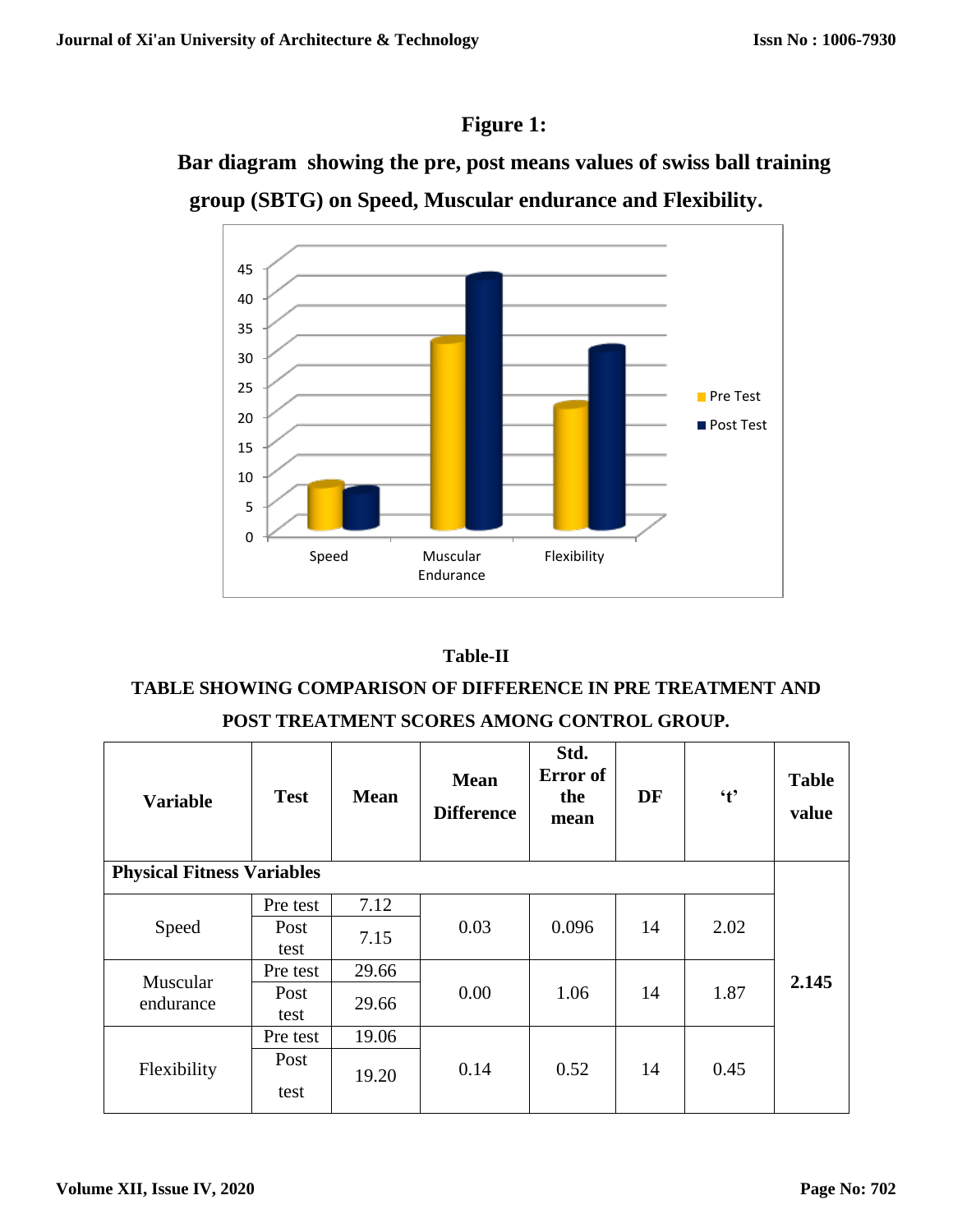# \* *Significant at 0.05 level for the degrees of freedom 1 and 14, 2.145*

Table II suggests the obtained 't' values of the control group on criterion measure of 2.02 (speed), 1.87 (muscular endurance), 0.45 (flexibility). The obtained 't' values to be significant at 0.05 level for degree of freedom 1, 14 the required critical value was once 2.145. Hence the obtained 't' values on the selected criterion variables less than the required critical value, it was concluded that the control group no differences.

# **Figure 2:**





## **Discussion:**

The Swiss-ball training protocol used in this study aimed at providing the co activation of global and local muscles of the core. The results of the 12-week Swiss-ball training exercise protocol showed significant improvements in speed, strength endurance and flexibility of the upper back, lower back and abdominals. Based on the studies in the literature that suggest that exercises such as sit ups, double leg lowering, and push-ups performed on a Swiss-ball increase the level of muscular activity of the abdominals and obliques more than curl-ups, double leg lowering, and push-up performed on a stable surface (Vera Garcia et al., 2000), these findings seem congruent. Despite the used in these studies merely assessed the activity of the superficial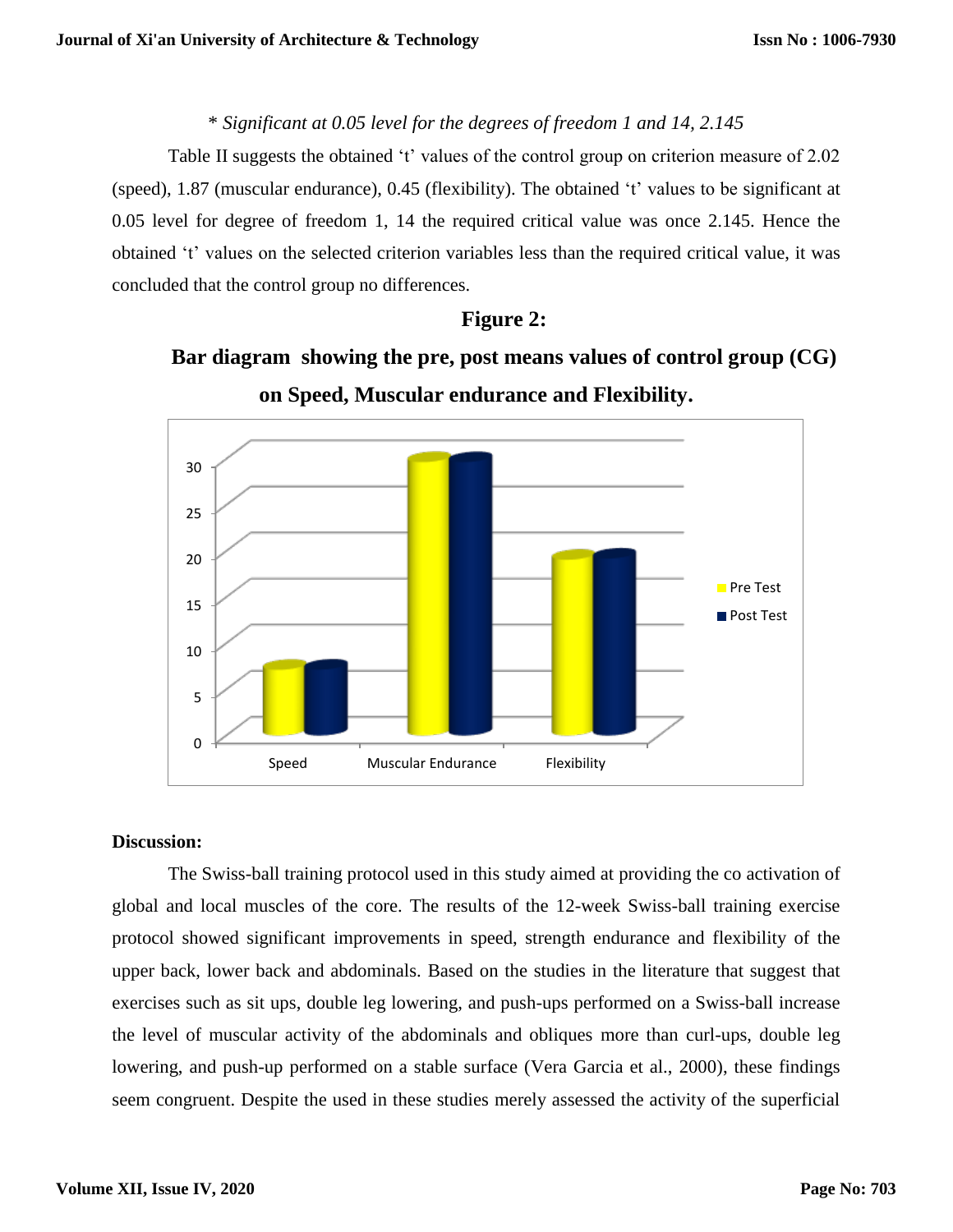global muscle groups, the authors suggested that the motor control system required the activation of the global and local muscles to stabilize the spine to maintain balance and prevent the threat of falling off the Swiss ball.

## **Conclusion:**

Swiss ball training has significant effect on physical fitness parameters such as speed, muscular endurance and flexibility. It means that swiss ball training increase speed and muscular endurance also increase flexibility therefore increase the swiss ball training to given the tennis players.

## **Reference:**

- 1. Baiget E, Fernandez-Fernandez J, Iglesias X, Vallejo L, Rodriguez FA. On-court endurance and performance testing in competitive male tennis players. J Strength Cond Res 28: 256–264, 2014.
- 2. P Kumaravelu, J Anitha, C Lakshmanan, K Govindasamy. Effect of sport loading training on selected physical fitness variables among the coastal area womens basketball players. International Journal of Health, Physical Education & Computer Science and Sports.2018; 32(1): 47-51.
- 3. Ben Kibler W, Safran MR. Musculoskeletal injuries in the young tennis player. Clin Sports Med 19: 781–792, 2000.
- 4. J Anitha, P Kumaravelu, C Lakshmanan, K Govindasamy, et al. Effect of plyometric training and circuit training on selected physical and physiological variables among male Volleyball players. International Journal of Yoga, Physiotherapy and Physical Education. 2018; 3(4): 26-32.
- 5. Birrer R, Levine R, Gallippi L, Tischler H. The correlation of performance variables in preadolescent tennis players. J Sport Med Phys Fitness 26: 137, 1986.
- 6. P Kumaravelu and K Govindasamy. Efficacy of SAQ drills on selected bio-motor abilities among inter collegiate athletes. International Journal of Yogic, Human Movement and Sports Sciences. 2018; 3(1): 160-161.
- 7. Fernandez-Fernandez J, Ellenbecker T, Sanz-Rivas D, Ulbricht A, Ferrauti A. Effects of a 6-week junior tennis conditioning program on service velocity. J Sport Sci Med 12: 232–239, 2013.
- 8. Kumaravelu P, Govindasamy K. Impact of circuit resistance training on leg strength among University players from different discipline. International Journal of Yogic, Human Movement and Sports Sciences. 2018; 3(1):158-159.: <https://doi.org/10.22271/yogic.2018.v3.i1c.08>
- 9. Arunprasanna, T., Sundar, M., & Jaskar, K. M. M. (2019). Isolated and Combined Effect of Continuous Run Alternate Pace Run on Selected Motor Fitness Physiological